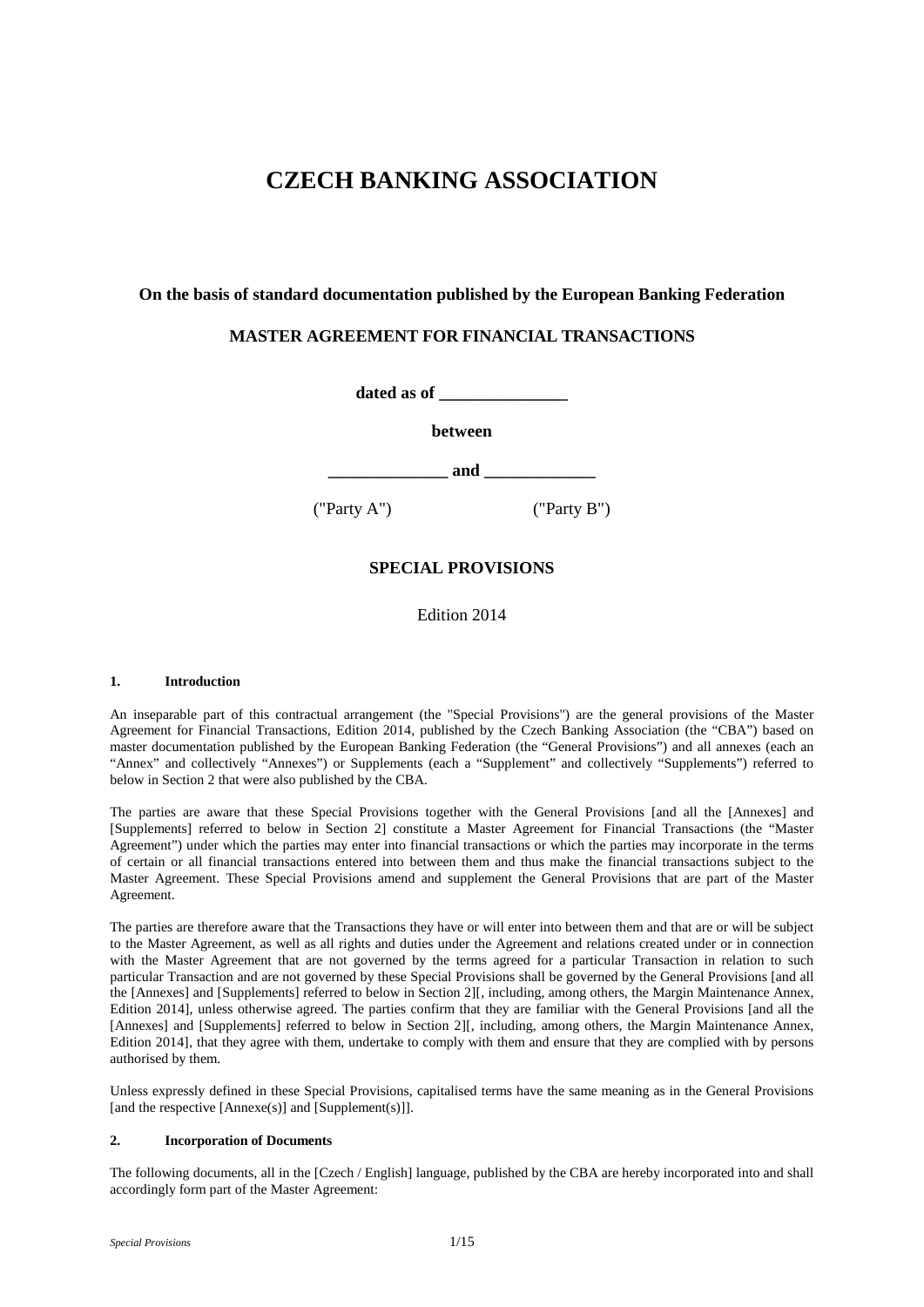(a) the General Provisions, Edition 2014 (b) the following Annex $[es]$ <sup>[1](#page-1-0)</sup>

| Product Annex[es] for :                                         |
|-----------------------------------------------------------------|
| Repurchase Transactions, Edition 2014                           |
| Securities Simple Loans, Edition 2014                           |
| Derivative Transactions, Edition 2014                           |
| Supplement for Foreign Exchange Transactions, Edition 2014      |
| Supplement for Interest Rate Transactions, Edition 2014         |
| Supplement for Option Transactions, Edition 2014                |
| Supplement for Commodity Transactions, Edition 2014             |
| Supplement for EU Emissions Allowance Transaction, Edition 2014 |
| Margin Maintenance Annex, Edition 2014                          |
| Other Supplements (give details)                                |

### **3. Addresses for notices (Section 8(1) of the General Provisions)**

The addresses for notices and other communications between the parties are: ...

### **4. Governing law, Settlement of Disputes, Jurisdiction, Arbitration (Section 11(1) and (2) of the General Provisions)**

The law governing the Agreement is .................. law.

Settlement of Disputes:

Jurisdiction<sup>[2](#page-1-1)</sup>: : The court(s) referred to in Section 11(2) is/are [Municipal Court in Prague].

Arbitration<sup>[3](#page-1-2)</sup>: The rules of arbitration referred to in Section 11(2) are the Rules of Arbitration of<sup>[4](#page-1-3)</sup> [The arbitration court attached to the Economic Chamber of the Czech Republic and Agricultural Chamber of the Czech Republic] [Euro Arbitration – European Center for Financial Dispute Resolution] [the International Chamber of Commerce]  $\frac{\$}{}$  [other]<sup>§§</sup> [with which each party agrees to comply].

The parties agree to submit those disputes to [a single] [three] arbitrator[s].

Such arbitration shall take place in [Prague].

The language[s] in which arbitration shall be conducted [is] [are] [Czech / English].

# **5. Other provisions**

\_\_\_\_\_\_\_\_\_\_\_\_\_\_[5](#page-1-4)

### **6. Provisions agreed for the purposes of EMIR**

This Section 6 of the Special Provisions sets out certain possibilities of election and amendments to the General Provisions which the parties may, but do not have to, exercise upon their discretion in negotiating the Special Provisions.

*(i) Reporting Roles* **(Section 2(3) of the General Provisions)**Party A and/or Party B, as the case may be, will be required to report information in respect of Relevant Transactions pursuant to the Reporting Obligation and in accordance with Section 2(3) of the General Provisions and this Part 6(i). In respect of each Relevant Transaction, Party A and Party B agree that,

[Party A and Party B will each report the Counterparty Data in relation to it and each report the Common Data, in each case by the [end of the working day following the conclusion, modification or termination of the Relevant Transaction] OR [deadline for reporting the Relevant Transaction as specified in [Article 9 of] EMIR] ("Reporting Deadline") and to the

<span id="page-1-0"></span><sup>1</sup> Delete and/or complete the references in this paragraph (b) as appropriate.  $\overline{\phantom{0}}$ 

Delete if not applicable.

<span id="page-1-1"></span>Delete if not applicable.

<span id="page-1-3"></span><span id="page-1-2"></span>If arbitration is selected, specify which rules apply.

<span id="page-1-4"></span><sup>&</sup>lt;sup>5</sup> Insert amendments (e.g. in the form of the provisions from the attached Appendix) or insert "None"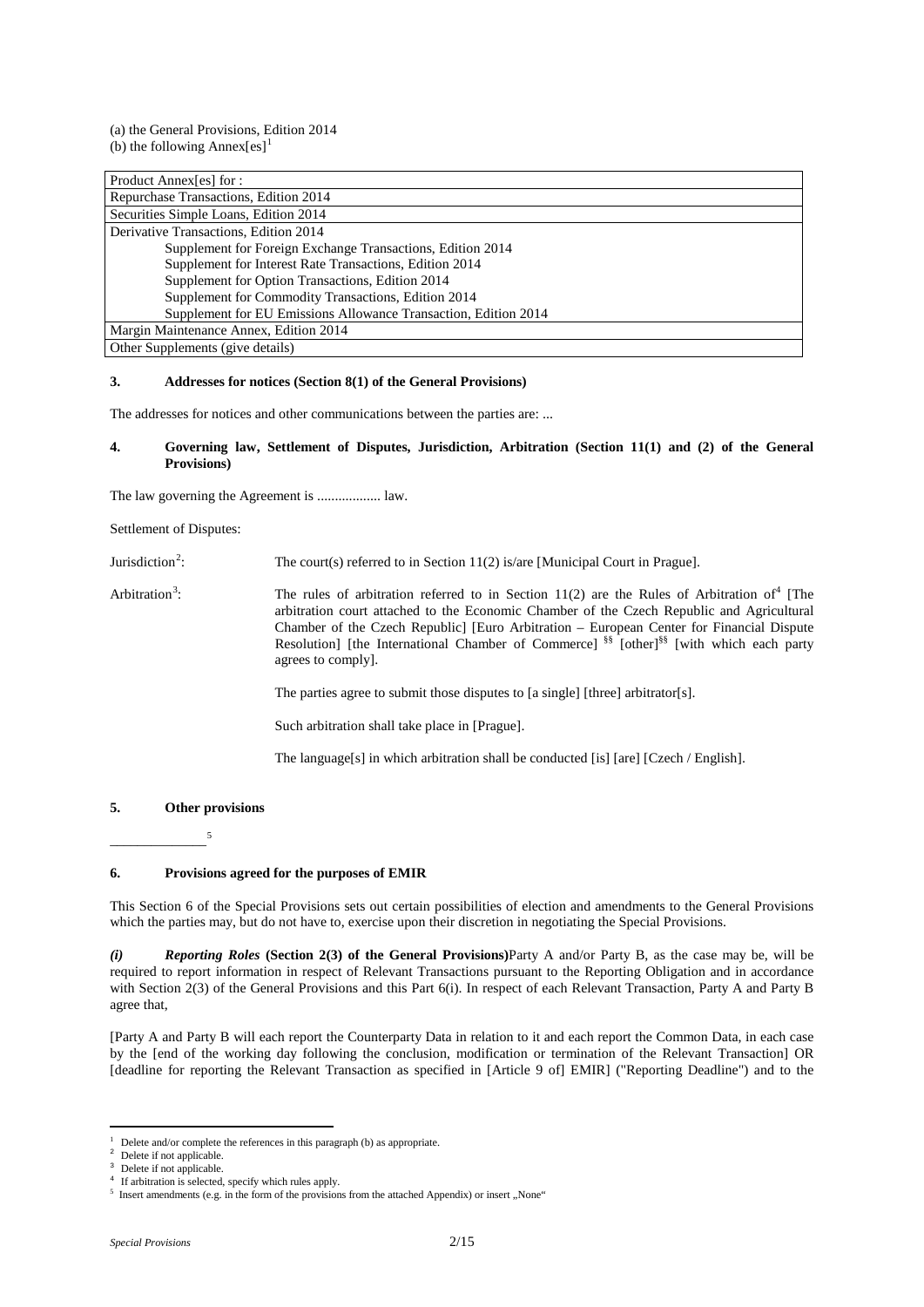Relevant Trade Repository [and for this purpose Party [A]/[B] [and Party B] [has/have] appointed a third party ("Reporting Delegate") to comply with such obligation].] $<sup>6</sup>$  $<sup>6</sup>$  $<sup>6</sup>$ </sup>

### OR

[Party A and Party B will each report the Counterparty Data in relation to it [and for this purpose Party [A]/[B] [and Party B] [has/have] appointed a third party ("Reporting Delegate") to comply with such obligation,] and only Party [A]/[B] will report the Common Data, in each case by the [end of the working day following the conclusion, modification or termination of the Relevant Transaction] OR [deadline for reporting the Relevant Transaction as specified in [Article 9 of] EMIR] ("Reporting Deadline") and to the Relevant Trade Repository. Party [B]/[A] hereby authorises Party [A]/[B] to report the Common Data to the Relevant Trade Repository on behalf of Party  $[B]/[A].$ <sup>[7](#page-2-1)</sup>

#### OR

[Party [A]/[B] will report (a) the Counterparty Data in relation to Party A and Party B and (b) the Common Data, in each case by the [end of the working day following the conclusion, modification or termination of the Relevant Transaction] OR [deadline for reporting the Relevant Transaction as specified in [Article 9 of] EMIR] ("Reporting Deadline") and to the Relevant Trade Repository [and for this purpose Party [A]/[B] [and Party B] [has/have] appointed a third party ("Reporting Delegate") to comply with such obligation]. Party  $[B]/[A]$  hereby authorises Party  $[A]/[B]$  to report (a) the Counterparty Data in relation to Party [B]/[A] and (b) the Common Data to the Relevant Trade Repository on behalf of Party [B]/[A].]<sup>[8](#page-2-2)</sup>

### OR

[Party [A]/[B] will report (a) the Common Data [on behalf of Party [B]/[A]][determined in good faith by Party [A]/[B] in accordance with the Reporting Annexes and it shall be deemed that the Common Data determined in this way are the Common Data agreed in the sense of Section  $2(3)(a)$  of the General Provisions]<sup>[9](#page-2-3)</sup> and (b) the Counterparty Data in relation to itself, in each case by the [end of the working day following the conclusion, modification or termination of the Relevant Transaction] OR [deadline for reporting the Relevant Transaction as specified in [Article 9 of] EMIR] ("Reporting Deadline") and to the Relevant Trade Repository [and for this purpose Party [A]/[B] has appointed a third party ("Reporting Delegate") to comply with such obligation]. [Clauses  $2(3)(b)$  and (c) of the General Provisions shall not apply.]<sup>10</sup>]<sup>[11](#page-2-5)</sup>

For the purposes of Section 2(3) of the General Provisions, this Part 6(i) and Part 6(ii) below, the "Relevant Trade Repository" in respect of a Relevant Transaction will be the Trade Repository [selected by [the Reporting Party]/[the Non-Reporting Party] [or, if applicable, a Reporting Delegate]]/[agreed between Party A and Party B] from time to time for such [type or class of] [Relevant Transaction] [or, where no Trade Repository is available to record the details of such Relevant Transaction, ESMA].

[[The Reporting Party]/[The Non-Reporting Party] will notify the other party of each Relevant Trade Repository which it selects for the purposes of Section 2(3) of the General Provisions and this Part 6(i). Such notification shall be effective [on receipt]. $]$ <sup>[12](#page-2-6)</sup>

[If a Reporting Delegate selects a Relevant Trade Repository (including, in the case of a central clearing house authorised under Article 14 of EMIR or recognised under Article 25 of EMIR ("CCP"), pursuant to its relevant rules, conditions, procedures, regulations, standard terms, membership agreements, collateral addenda, notices, guidance, policies or other such documents promulgated by the relevant CCP and amended and supplemented from time to time ("Rule Set")), the party which appointed such Reporting Delegate will notify the other party of such selection. Such notification shall be effective [on receipt].] $13$ 

### *(ii) Remedies for Breach of Reporting Obligations* **(Section 2(3) of the General Provisions)**

[(x) Without prejudice to the rights, powers, remedies and privileges provided by law, failure by a party to take any action required by Section 2(3) of the General Provisions and/or Part 6(i) above will not constitute [an Event of Default] [or] [a Change of Circumstances] under the Agreement.]

<span id="page-2-0"></span><sup>6</sup> This drafting provides that each party will report its own Counterparty Data and the Common Data. The language also allows for a Reporting Delegate to be appointed by one or both parties to carry out the reporting obligations.<br><sup>7</sup> This drafting provides that each party will report its own Counterparty Data. The language also allows for a Reporting Delegate to be appointed b

<span id="page-2-2"></span><span id="page-2-1"></span>parties to carry out the reporting obligations in respect of such Counterparty Data. The language provides for the Common Data to be reported by one party only.<br><sup>8</sup> This drafting provides that one party will report both th Reporting Delegate to be appointed by one or both parties to carry out the reporting obligations.

<span id="page-2-3"></span><sup>9</sup> It will be suitable to use this drafting when one of the parties is an entity to which EMIR does not apply (i.e. e.g. the Czech National Bank).

<span id="page-2-4"></span><sup>&</sup>lt;sup>10</sup> It will be suitable to use this drafting when one of the parties is an entity to which EMIR does not apply (i.e. e.g. the Czech National Bank).

<span id="page-2-5"></span><sup>&</sup>lt;sup>11</sup> This drafting provides that a party will report its Counterparty Data and the Common Data. The language also allows for a Reporting Delegate to be appointed by the party to carry out the reporting obligations. It will be suitable to use this drafting also when one of the parties is an entity to which EMIR does not apply (i.e. e.g. the Czech National Bank) and in such case the Reporting Party will always be the party different from the entity to which EMIR does not apply. In such case the part of this provision dealing with the appointment of a Reporting Delegate, who will perform the reporting obligation, does not apply.<br><sup>12</sup> Parties may wish to include this wording where one party select

<span id="page-2-7"></span><span id="page-2-6"></span><sup>&</sup>lt;sup>13</sup> Parties may wish to include this wording where the definition of Relevant Trade Repository contemplates that it might be selected by a Reporting Delegate.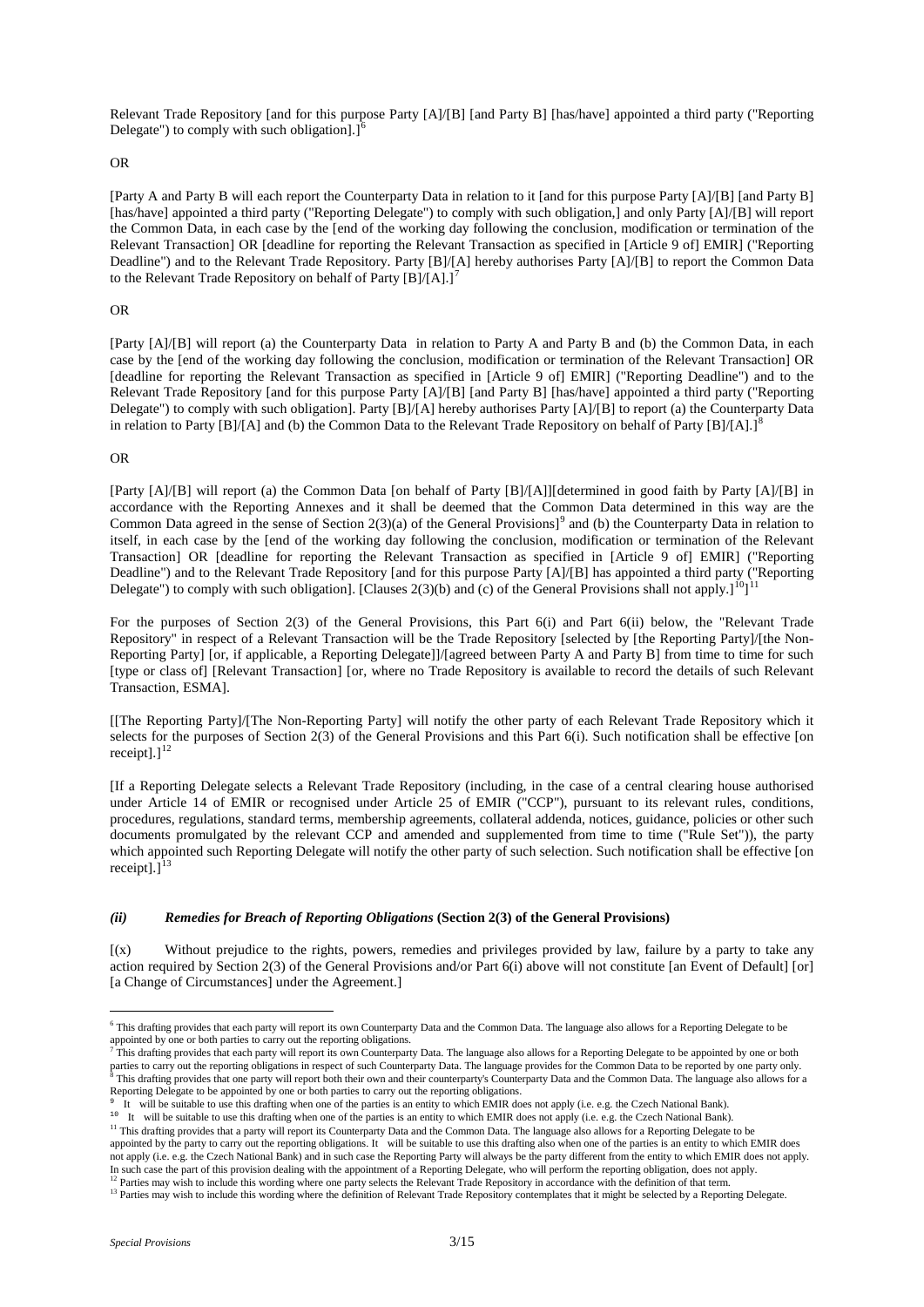$(x)$  [Without prejudice to Section 2(3)(c) of the General Provisions, if the parties fail to agree the Common Data in accordance with Section 2(3)(a) of the General Provisions then each party is entitled to report the relevant Common Data to [a Trade Repository] OR [the Relevant Trade Repository] or to appoint a Reporting Delegate to make such report on its behalf.<sup>[14](#page-3-0)</sup>

[(x) If the Reporting Party fails to report the Common Data and/or the Counterparty Data by the Reporting Deadline in accordance with Part 6(i) above and the Non-Reporting Party is subject to the Reporting Obligation then, without prejudice to Section 2(3)(c) of the General Provisions, the Non-Reporting Party is nonetheless entitled to report the relevant Common Data and/or the Counterparty Data in relation to it to [a Trade Repository] OR [the Relevant Trade Repository] or to appoint a Reporting Delegate to make such report on its behalf.

[Without prejudice to the rights, powers, remedies and privileges provided by law, failure by a party to take any action required by Section 2(3) of the General Provisions and/or Part 6(i) will not constitute an [Event of Default] [or a Change of Circumstances] under the Agreement if it is caused by an error or omission of an administrative or operational nature which is outside of the Reporting Party's control]. $]^{15}$  $]^{15}$  $]^{15}$ <sup>[16](#page-3-2)</sup>

# *(iii) Confidentiality Waiver* **(Section 10 of the General Provisions)**

 $[(x)$  Section 10 of the General Provisions is amended by inserting after Section 10(13) a new Section 10(14), which provides as follows:

"*(14) Confidentiality Waiver*. Notwithstanding anything to the contrary in this Agreement or in any nondisclosure, confidentiality or other agreement between the parties, each party hereby consents to the disclosure of information:

(a) to the extent required or permitted under, or made in accordance with, the provisions of EMIR and any applicable supporting law, rule or regulation ("EMIR and Supporting Regulation") which mandate reporting and/or retention of transaction and similar information or to the extent required or permitted under, or made in accordance with, any order or directive in relation to (and including) EMIR and Supporting Regulation regarding reporting and/or retention of transaction and similar information issued by any authority or body or agency in accordance with which the other party is required or accustomed to act ("Reporting Requirements"); or

(b) to and between the other party's head office, branches or Affiliates, or any persons or entities who provide services to such other party or its head office, branches or Affiliates, in each case, in connection with such Reporting Requirements.

Each party acknowledges that pursuant to EMIR and Supporting Regulation, regulators require reporting of trade data to increase market transparency and enable regulators to monitor systemic risk to ensure safeguards are implemented globally.

Each party further acknowledges that disclosures made pursuant hereto may include, without limitation, the disclosure of trade information including a party's identity (by name, address, corporate affiliation, identifier or otherwise) to any Trade Repository or one or more systems or services operated by any such Trade Repository ("TR") and any relevant regulators (including without limitation, the ESMA and national regulators in the European Union) under EMIR and Supporting Regulation and that such disclosures could result in certain anonymous transaction and pricing data becoming available to the public. Each party further acknowledges that, for purposes of complying with regulatory reporting obligations, a party may use a third party service provider to transfer trade information into a TR and that a TR may engage the services of a global trade repository regulated by one or more governmental regulators. Each party also acknowledges that disclosures made pursuant hereto may be made to recipients in a jurisdiction other than that of the disclosing party or a jurisdiction that may not necessarily provide an equivalent or adequate level of protection for personal data as the counterparty's home jurisdiction. For the avoidance of doubt, (i) to the extent that applicable non-disclosure, confidentiality, bank secrecy, data privacy or other law imposes non-disclosure requirements on transaction and similar information required or permitted to be disclosed as contemplated herein but permits a party to waive such requirements by consent, the consent and acknowledgements provided herein shall be a consent by each party for purposes of such law; (ii) any agreement

<span id="page-3-0"></span><sup>14</sup> Recital 2 to the Reporting RTS provides that counterparties should ensure that the Common Data reported is agreed between both parties to the trade. This drafting allows for parties to report their own data or appoint a Reporting Delegate where such agreement is not reached. When one of the parties is an entity to which EMIR does not apply (i.e. e.g. the Czech National Bank), it is deemed that the Common Data determined in good faith by a party different from the entity to which EMIR does not apply are the Common Data approved in the sense of Section 2(3)(a) of the General Provisions. Therefore, in such an event this provision shall not apply.

<span id="page-3-1"></span><sup>&</sup>lt;sup>5</sup> Parties may wish to include a carve-out from a breach in a situation where either a failure to provide the information to the Reporting Party or the Reporting Delegate or the Reporting Party's failure to report is for reasons beyond such party's control. If included, this sub-paragraph should be conformed to the rest of the provision and the Agreement as a whole, particularly with respect to the inclusion of and/or elections made in respect of the first optional paragraph mentioned in this Part 6(ii).

<span id="page-3-2"></span>When one of the parties is an entity to which EMIR does not apply (i.e. e.g. the Czech National Bank), it is deemed that the Common Data determined in good faith by a party different from the entity to which EMIR does not apply are the Common Data approved in the sense of Section 2(3)(a) of the General Provisions. Therefore, in such an event this provision shall not apply.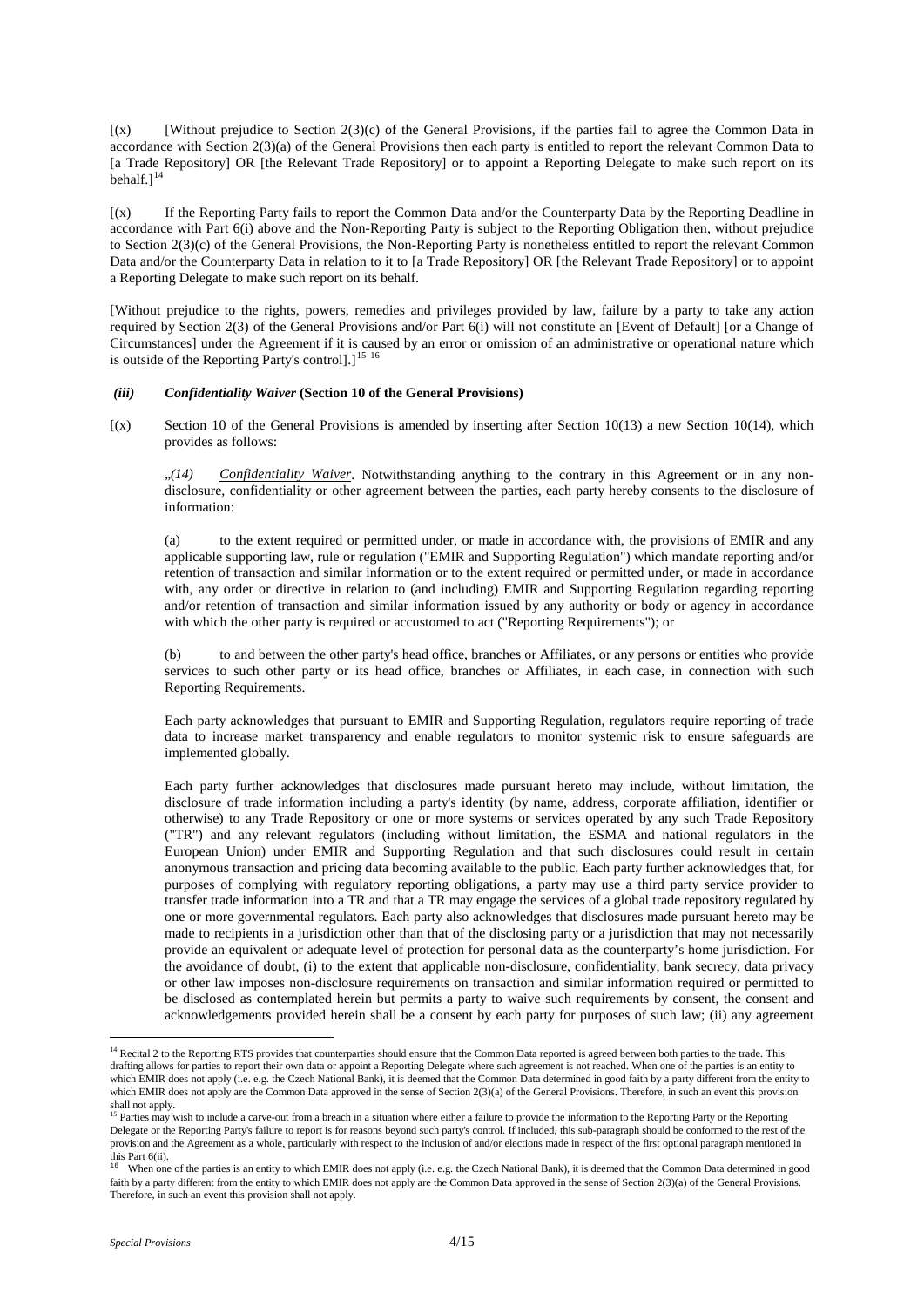between the parties to maintain confidentiality of information contained in this agreement or in any non-disclosure, confidentiality or other agreement shall continue to apply to the extent that such agreement is not inconsistent with the disclosure of information in connection with the Reporting Requirements as set out herein; and (iii) nothing herein is intended to limit the scope of any other consent to disclosure separately given by each party to the other party.]<sup>[17](#page-4-0)</sup>

The consenting party represents and warrants that any third party to whom it owes a duty of confidence in respect of the information disclosed has consented to the disclosure of that information.

[(x) Section 10(13(a) of the General Provisions is amended by inserting "or any inaccuracy of the representation and warranty in Section 10(14)" immediately after the words "to otherwise comply with Section 10(12)".]<sup>[18](#page-4-1)</sup>

\_\_\_\_\_\_\_\_\_\_\_\_\_\_\_\_\_\_\_\_\_\_\_\_\_\_\_\_\_\_\_\_ \_\_\_\_\_\_\_\_\_\_\_\_\_\_\_\_\_\_\_\_\_\_\_\_\_\_\_\_\_\_\_\_\_ (Name of Party A) (Name of Party B)

By: By:

\_\_\_\_\_\_\_\_\_\_\_\_\_\_\_\_\_\_\_\_\_\_\_\_\_\_\_\_\_\_\_\_\_ \_\_\_\_\_\_\_\_\_\_\_\_\_\_\_\_\_\_\_\_\_\_\_\_\_\_\_\_\_\_\_\_\_\_ Name(s): Name(s): Name(s): Name(s): Name(s): Name(s): Name(s): Name(s): Name(s): Name(s): Name(s): Name(s): Name(s): Name(s): Name(s): Name(s): Name(s): Name(s): Name(s): Name(s): Name(s): Name(s): Name(s): Name(s): Name(s

 $Title(s)$ :

 $\frac{17}{17}$  The Parties should use this drafting if one of the parties is a third country entity.

<span id="page-4-1"></span><span id="page-4-0"></span><sup>&</sup>lt;sup>18</sup> The Parties should use this drafting if one of the parties is a third country entity.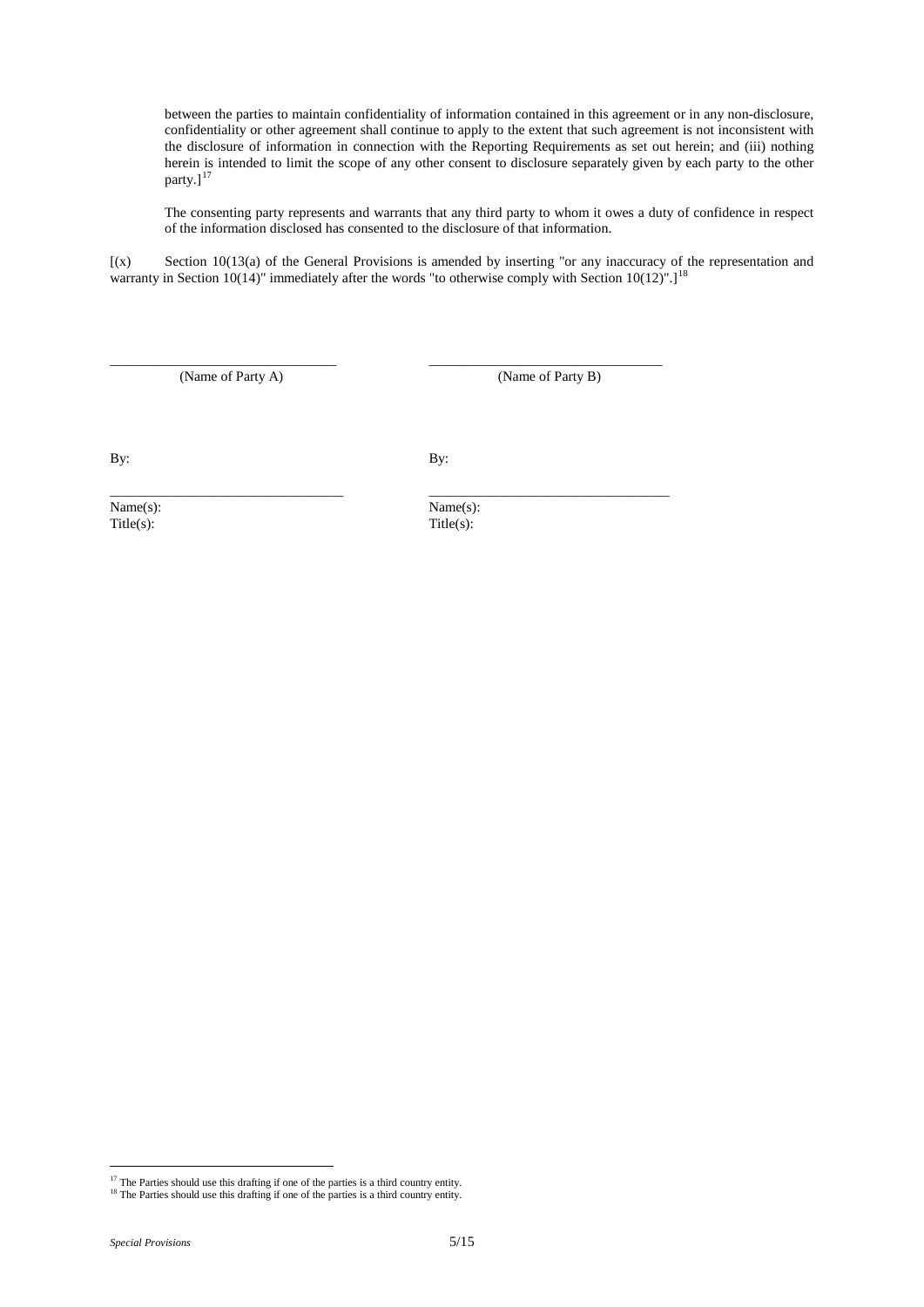# **Appendix (Checklist) Elections and Amendments[19](#page-5-0)**

This Appendix (Checklist) sets out certain possibilities of election and amendments to the General Provisions and Annexes or Supplements which the parties may, but do not have to, exercise upon their discretion in negotiating the Special Provisions.

# **I. General Provisions**

# (1) Section 1(4) (Single Agreement)

The provisions of Section 1(4)(iii) shall not apply between the parties.

# $\text{Section 2}(1)$  (Form)

[The party recording the provision of financial collateral in its electronic system evidencing the provision of financial collateral and enabling reproduction in unchanged form is Party [A]/[B]]/[The parties do not record the provision of financial collateral in an electronic system.]

(3) Section 2(2)(b) (Timely Confirmation) and Section 2(2)(c) (Definitions)

### [The Documenting Party is Party [A]/[B]]

*OR*

[Section 2(2)(b) of the General Provisions shall not apply and shall be replaced by the inclusion of the following text:

In respect of each Relevant Confirmation Transaction, Party A and Party B will [use all reasonable efforts acting in good faith and a commercially reasonable manner to] ensure each Relevant Confirmation Transaction is confirmed by the Timely Confirmation Deadline.]<sup>[20](#page-5-1)</sup>

*OR*

[Section 2(2)(b) and (c) of the General Provisions shall not apply and, in respect of the delivery, confirmation or form of Confirmations, neither Party A nor Party B agree any other rights or duties in addition to the General Provisions.]<sup>[21](#page-5-2)</sup>

### (4) Section 2(2)(c) (Definitions)

[The definition of the "Confirmation Delivery Deadline" in Section 2(2)(c) of the General Provisions is replaced by the following text:

"Confirmation Delivery Deadline" means:

(i) the Business Day immediately prior to the Timely Confirmation Deadline; or

(ii) if the Timely Confirmation Deadline falls on the day that is the first Business Day immediately following the Trade Date, the Timely Confirmation Deadline by 2pm, unless otherwise agreed by the parties.

In nonstandard Transactions, Party [A]/[B] may deliver the Confirmation also after these deadlines, provided it sends it as soon as possible after the closing or agreement on the amendment to the terms of the Transaction or after the Early Termination Date.]

# (5) Section 3(4) (Payment Netting)

The principle set forth in Section 3(4), first sentence, of the General Provisions is hereby extended so as to apply also to:

<span id="page-5-0"></span><sup>&</sup>lt;sup>19</sup> These provisions refer to clauses of the Master Agreement contemplating possible choices or modifications to be made in the Special Provisions. When any such provision is not inserted, the relevant fall back provision specified in the Master Agreement will apply. Parties may insert these provisions (or any other clause amending the terms of the Master Agreement) in paragraph no 5 (Other provisions) of the Special Provisions.

<span id="page-5-1"></span><sup>&</sup>lt;sup>20</sup> Note that a failure to carry out this duty would (following the giving of notice by the non-defaulting party and the expiry of the 30 day grace period) result in an Event of Default under Section 6(1)(a)(iii) of the General Provisions (Other Breach of Agreement). It is always open to the parties to negotiate a different position for failure to carry out this duty if they wish to do so. For example, parties may wish to make the consequence of a failure to carry out this duty a Change of Circumstances rather than an Event of Default. Note that a Change of Circumstances is not the only other alternative consequence to an Event of Default and there are other consequences that may be negotiated.

<span id="page-5-2"></span><sup>&</sup>lt;sup>21</sup> It will be suitable to use this drafting when one of the parties is an entity to which EMIR does not apply (i.e. e.g. the Czech National Bank) or when EMIR, according to its Article 1(5), applies to it only partially in the extent of the reporting obligation under its Article 9.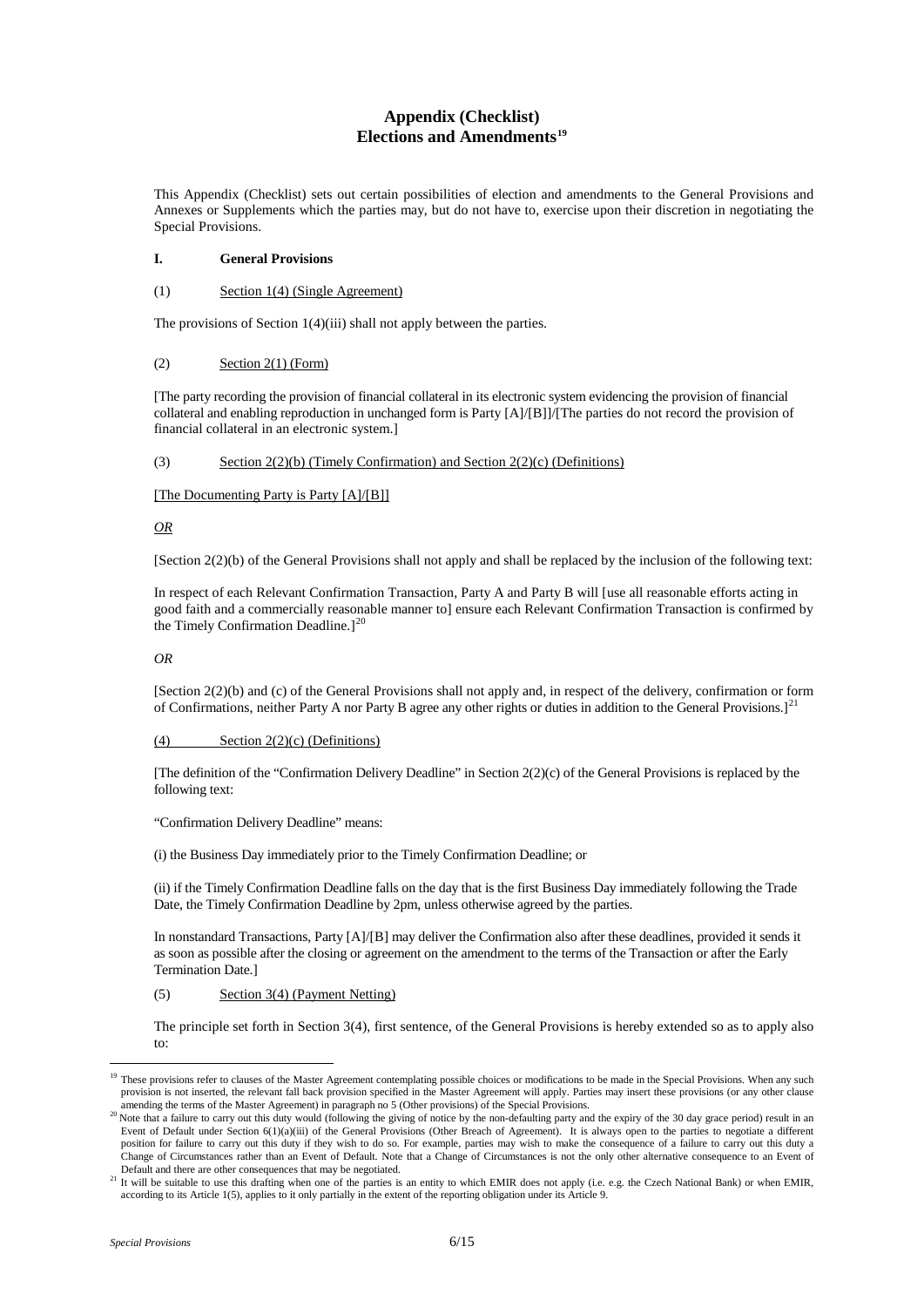- mutual payments in the same currency in respect of [the following types of Transactions: ...][all types of Transactions] and
- mutual deliveries of assets that are fungible with each other and are due in respect of [the same Transaction] [the following types of Transactions: …] [all types of Transactions].

# (6) Section 3(5) (Late Payment)

The interest surcharge referred to in Section 3(5) shall be ... % per annum.

### (7) Section 3(8) (Market Value)

The price source for determining the Market Value of Securities shall be...

### (8) Section 5(2) (Applicability to Guarantor)

Guarantor means

- in relation to Party A: ... (whose jurisdiction of organisation/incorporation is ...)
- in relation to Party B: ... (whose jurisdiction of organisation/incorporation is ...).

### Guarantee means

- in relation to Party A: ...
- in relation to Party B: ...

### (9) Section 5(3) (NFC Representation)

Party A [makes the NFC Representation / is a NFC+ Party making the NFC Representation / does not make the NFC Representation].

Party B [makes the NFC Representation / is a NFC+ Party making the NFC Representation / does not make the NFC Representation].

[For the purposes of Section 5(3)(b), the address to which a Representing Party or a Non-representing Party should deliver any Clearing Status Notice, Non-Clearing Status Notice, NFC+ Representation Notice, NFC Representation Notice or Non-representation Notice is as follows:

- in relation to Party A: ...
- in relation to Party B: ...]

[For purposes of electronic matching and counterparty recognition, the parties' DTCC Account Numbers are as follows:

- in relation to Party A: ...
- in relation to Party B: ...]

[For purposes of electronic matching and counterparty recognition, the parties' code(s) are as follows:

in relation to Party A:

LEI (Legal Entity Identifier): [ ]

CICI: [ ]

[Other: [ ]

- in relation to Party B:
	- LEI (Legal Entity Identifier): [ ]

CICI: [ ]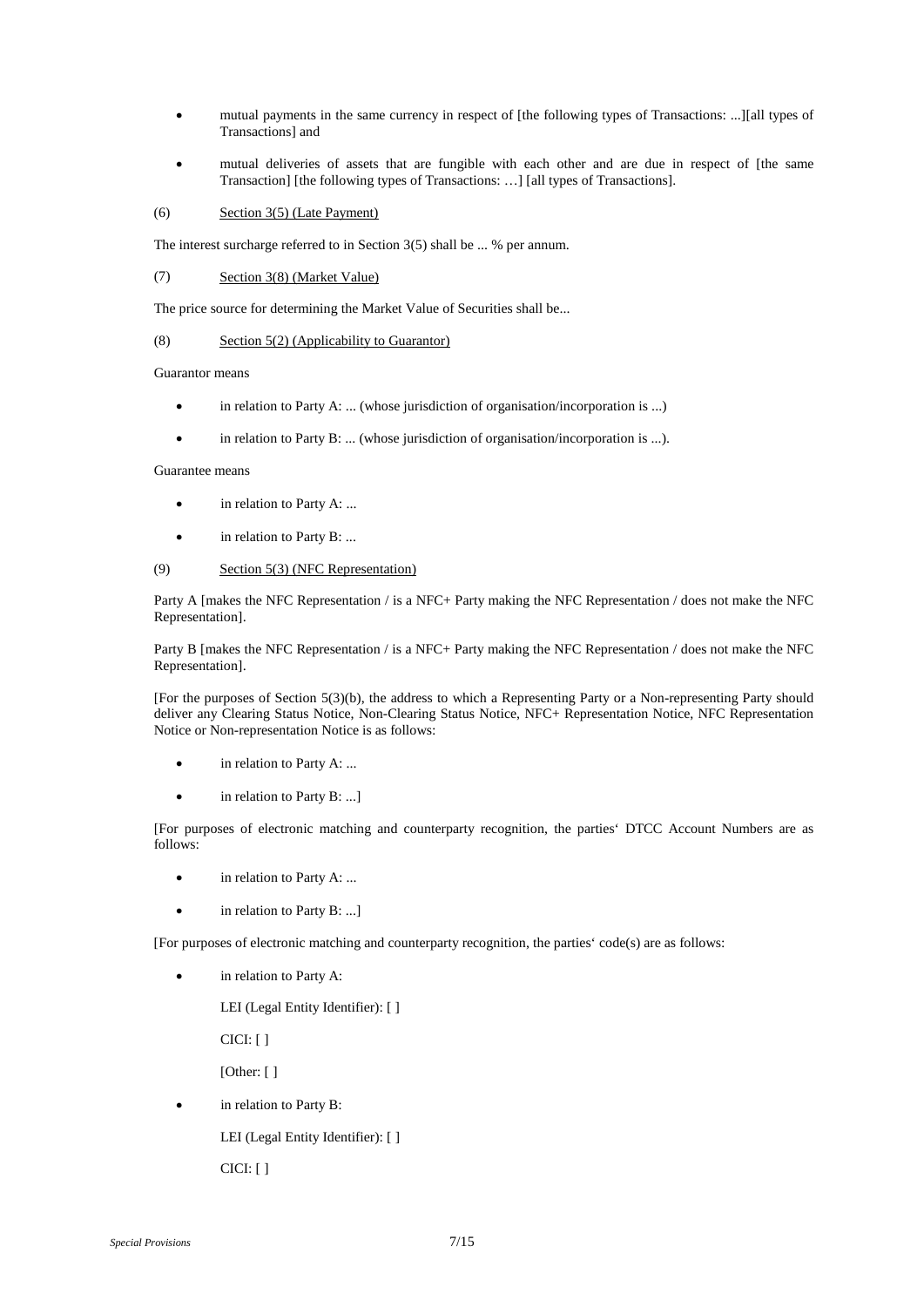[Other: [ ]]

[Section 5(3) (NFC Representation) shall not apply.]<sup>[22](#page-7-0)</sup>

# (10) Section  $6(1)(a)(v)$  (Default under Specified Transactions)

Section 6(1)(a)(v) will apply to [Party A][Party B][both parties] and "Specified Transactions" are all Specified Transactions, as Specified Transaction is defined in Section 6(v) of the General Provisions, with the following amendments (for example they may, but do not have to, include derivative and other financial transactions (to be specified) entered into with the other party and/or with any third party).

# (11) Section  $6(1)(a)(vi)$  (Cross Default)

Section  $6(1)(a)(vi)$  shall not apply/apply only to Party [A] [B] and not to the other party/apply with the following modifications:

The Default Threshold is:

- in relation to Party A: ...
- in relation to Party B: ...

# (12) Section 6(1)(a)(viii) (Insolvency Events)

The following shall, in addition to each party's country of organisation, incorporation, principal office or residence, be a Specified Jurisdiction:

- in relation to Party A: ...
- in relation to Party B: ...

Sub-paragraph (viii) (5) (B) shall not apply/shall apply with a period of ... days instead of thirty days/shall apply only to Party [A] [B].

Section 6(1)(a)(viii) (Insolvency Events) is amended by inclusion after paragraph (9) of the following new paragraph (10):

"(10) If an Event of Default set out in paragraphs (1) – (9) of Section 6(1)(a)(viii) occurs in relation to \_\_\_\_\_\_\_\_\_\_\_\_\_\_\_ identification number \_\_\_\_\_\_\_\_\_\_\_\_, with its registered office at \_ set out in Section 6 as if the respective Event of Default occurred in relation to Party [A] [B]".

# (13) Section 6(1)(b) (Automatic Termination)

Section 6(1)(b), second sentence, shall not apply/shall apply only in relation to Party [A][B].

# (14) Section 6(2)(a) (Change of Circumstances)

Section  $6(2)(a)(ii)$  shall extend to an Impossibility Event.

Section  $6(2)(a)(iii)$  shall [not] apply in relation to Party [A] [B].

Section  $6(2)(a)(iii)$  is replaced by the following text:

"(iii) Credit Event Upon Transformation and Change of Ownership.

- (1) Party [A] [B] is subject to Transformation and the creditworthiness of the Successor Company is substantially lower than the creditworthiness of this party immediately before the Transformation; or
- (2) the direct or indirect participation of \_\_\_\_\_\_\_, with its registered office \_\_\_ ("Controlling Person") in the fully repaid registered capital of Party [A] [B] is decreased under \_\_\_ %; or the Controlling Person is unable to directly or indirectly exercise voting rights (under regular terms) on a general meeting or a similar meeting of the members of Party [A] [B], or is otherwise unable to directly or indirectly exercise its voting rights as the rights of a member of [A] [B], of at least \_\_\_ %, and Party [B] [A] determines this decrease of the participation

<span id="page-7-0"></span><sup>—&</sup>lt;br><sup>22</sup> It will be suitable to use this drafting when one of the parties is an entity to which EMIR does not apply (i.e. e.g. the Czech National Bank) or when EMIR, according to its Article 1(5), applies to it only partially in the extent of the reporting obligation under its Article 9. In such an event there will not be applied any elections included in this item (9) above, except for the respective party identifiers.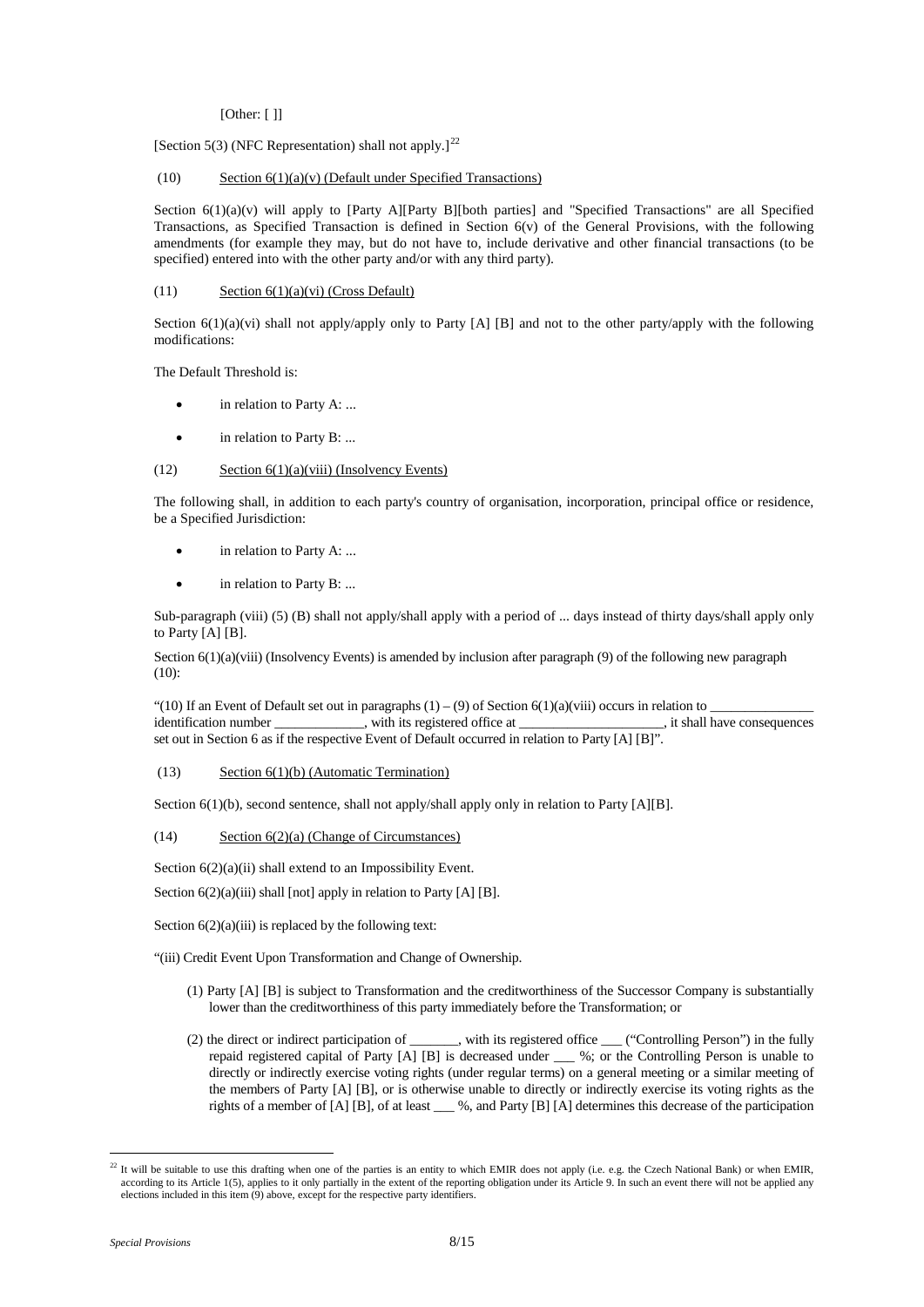in the registered capital or voting rights to be a fact that may affect the due discharge of the duties of Party [A] [B] under this Agreement.

For the purposes of this provision, the creditworthiness of the Successor Company shall be considered substantially lower if the rating of Party [A] [B] was lowered to BBB or lower (according to Standard & Poor's or Fitch) or to Baa2 or lower (according to Moody's) and, within two months after delivery of the other party's request to enter into the Margin Maintenance Annex to the party whose rating was lowered, the Margin Maintenance Annex is not entered into by the parties."

# (15) Section (7) (Final Settlement Amount)

This agreement shall be the agreement on the final settlement (close-out netting) under the special legal regulation on the capital market (under the terms of Section 193 of Act No. 256/2004 Coll. on Capital Market, as amended, or under another provision that supersedes this provision at any time in the future).

### (16) Section  $7(1)(b)$  (Conversion)

"Base Currency" means...

# (17) Section 8(1) (Manner of Giving Notices)

The electronic messaging system(s) for purposes of Section 8(1) is/are: ...

### (18) Section 9(1) (Booking Offices)

Booking Offices may be

| in relation to Party A: | - for Repurchase Transactions: |
|-------------------------|--------------------------------|
|                         | - for Securities Simple Loans: |
|                         | - for Derivative Transactions  |
| in relation to Party B: | - for Repurchase Transactions: |
|                         | - for Securities Simple Loans: |
|                         | - for Derivative Transactions  |

# $(19)$  Section 10(4) (Documents)

The following documents shall be delivered by Party A and Party B, respectively, by the dates specified below:

Type of document To be delivered by (date)

Party A: List, identification and telephone contact of persons entitled to enter into individual Transactions

Identification of persons entitled to execute Confirmations

Identification of persons entitled to confirm the Confirmations

Party B: List, identification and telephone contact of persons entitled to enter into individual Transactions

Identification of persons entitled to execute Confirmations

Identification of persons entitled to confirm the Confirmations

(20) Section 10(9) (Previous Transactions and Scope of Agreement)

[Specify relevant transactions (if any) and further details (e.g. effect/cessation of effect of contractual terms governing previous transactions).]

*OR*

[Fully subject to this Master Agreement [as of its day of effect] are all [transaction(s) that would otherwise be Specified Transactions] that were entered into by the parties and that were not settled by the day of effect of this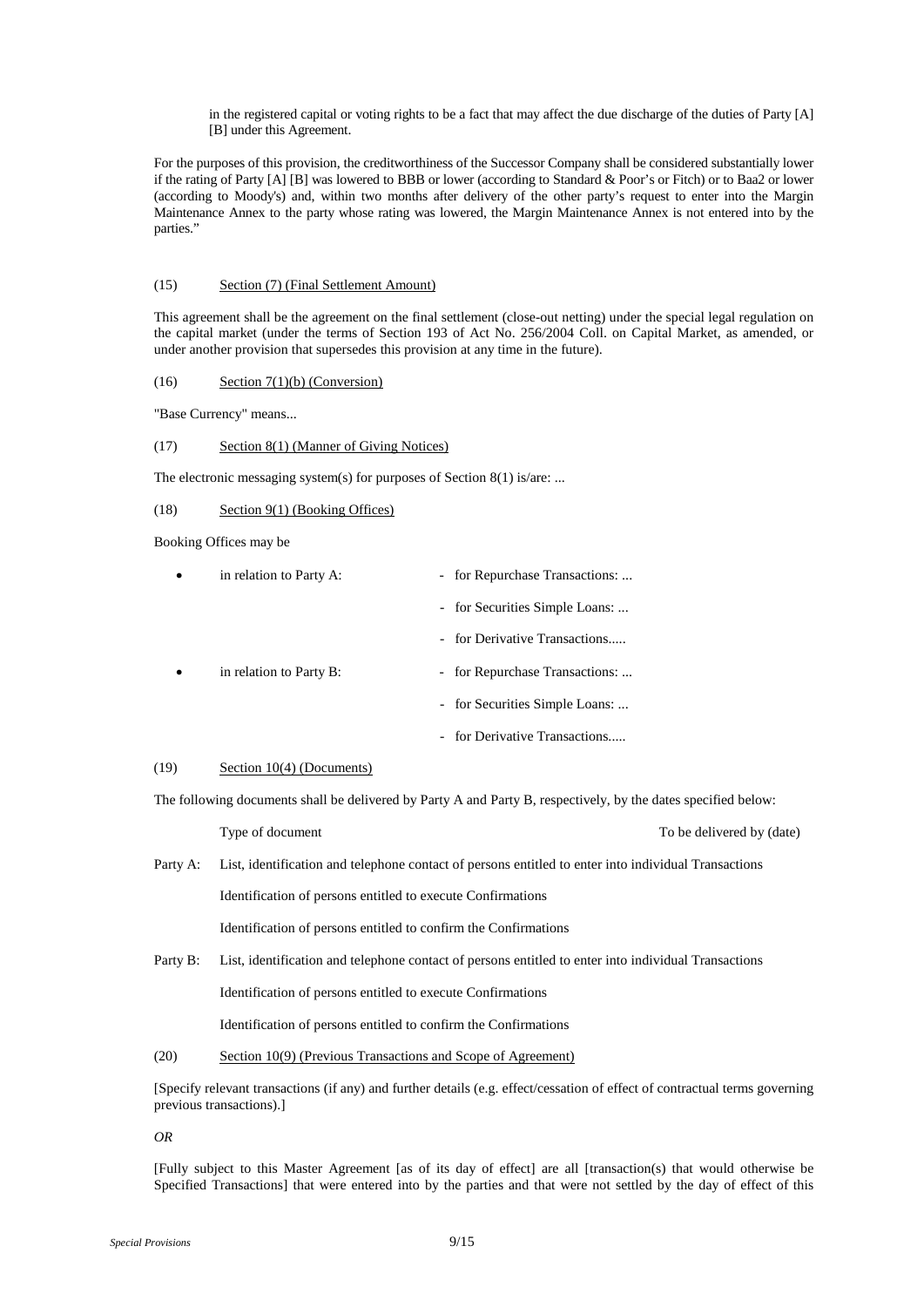Master Agreement or that will be entered into by the parties at any time in the future, unless provided otherwise by the confirmation confirming their terms. Each such confirmation shall be a Confirmation in the sense of this Agreement and each such transaction shall be deemed a Transaction in the sense of this Agreement.] [If, in connection with these transactions, between the parties or only to one party there was provided any collateral, credit support or security that remained valid and effective as of the day of effect of this Master Agreement, such security shall continue to exist and, therefore, shall continue to secure the respective claims of the parties from such transactions, the Agreement or the respective claims of the parties created under or in connection with the Master Agreement.] [This Master Agreement is entered into provided that all [transaction(s) that would otherwise be Specified Transactions] that were entered into by the parties and that [will be / are] fully subject to the Master Agreement and any Transactions entered into in the future constitute a single agreement between the parties from the date of effect of this Master Agreement.]

# *OR*

[[As of its day of effect,] this Master Agreement fully replaces the [Master Agreement] entered into by the parties on [ $\bullet$ ] (the "Replaced Agreement"), provided that subject to this Master Agreement are all [transactions] that were entered into by the parties under the Replaced Agreement and that were not settled by the day of effect of this Master Agreement or that will be entered into by the parties at any time in the future, unless provided otherwise by the confirmation confirming their terms. Each such confirmation shall be a Confirmation in the sense of this Agreement and each such transaction shall be deemed a Transaction in the sense of this Agreement.] [If, in connection with these transactions that were entered into by the parties under the Replaced Agreement, between the parties or only to one party there was provided any collateral, credit support or security that remained valid and effective as of the day of effect of this Master Agreement, such security shall continue to exist and, therefore, shall continue to secure the respective claims of the parties from such transactions, the Agreement or the respective claims of the parties created under or in connection with the Master Agreement.] [This Master Agreement is entered into provided that all [transaction(s) that would otherwise be Specified Transactions] that were entered into by the parties under the Replaced Agreement and that [will be / are] fully subject to the Master Agreement and any Transactions entered into in the future constitute a single agreement between the parties from the date of effect of this Master Agreement.]

### *OR*

[With effect [as of its date], this Master Agreement shall replace all existing agreements between the parties relating to any Specified Transaction (as it is defined below) entered into through any Booking Office of the parties in the sense of Section 9(3) of the General Provisions or agreed in Part 5 of these Special Provisions[, except for agreements relating solely to a Transaction or Transactions specifically and individually determined in such agreement by reference to the terms of the Transaction or Transactions]. All the confirmations and all the acknowledgements relating to such Specified Transactions are Confirmations under this Master Agreement and such Specified Transactions are Transactions under this Master Agreement. If, after the date of this Master Agreement, any amount under such replaced agreement remains outstanding as a result of any Transaction, such amount shall be subject to this Master Agreement with the necessary related modifications.]

[Only for the purposes of this provision, the definition of Specified Transaction shall read as follows: "Specified Transaction" means (a) any transaction (including an agreement with respect to any such transaction) now existing or hereafter entered into between one party to this Agreement and the other party to this Agreement which is not a Transaction under this Agreement but (i) which is a rate swap transaction, swap option, basis swap, forward rate transaction, commodity swap, commodity option, equity or equity index swap, equity or equity index option, bond option, interest rate option, foreign exchange transaction, currency swap transaction, cross-currency rate swap transaction, currency option, credit protection transaction, credit swap, credit default swap, credit default option, total return swap, credit spread transaction, repurchase transaction, reverse repurchase transaction, buy/sell-back transaction, securities lending transaction, weather index transaction or forward purchase or sale of a security, commodity or other financial instrument or interest (including any option with respect to any of these transactions) or (ii) which is a type of transaction that is similar to any transaction referred to in clause (i) above that is currently, or in the future becomes, recurrently entered into in the financial markets (including terms and conditions incorporated by reference in such agreement) and which is a forward, swap, future, option or other derivative on one or more rates, currencies, commodities, investment securities or other investment instruments, (b) any combination or modification of these transactions and (c) any other transaction identified as a Specified Transaction in this Agreement or the relevant Confirmation.<sup>[[23](#page-9-0)</sup>

# (21) Section 10(10) (Agency Transactions)

Section 10(10) shall not apply / shall apply only to Party [A] [B].

(22) Section 10(12) (Portfolio Reconciliation and Dispute Resolution)

<span id="page-9-0"></span> $\frac{23}{23}$  This definition applies also for the other alternatives set out in this provision above.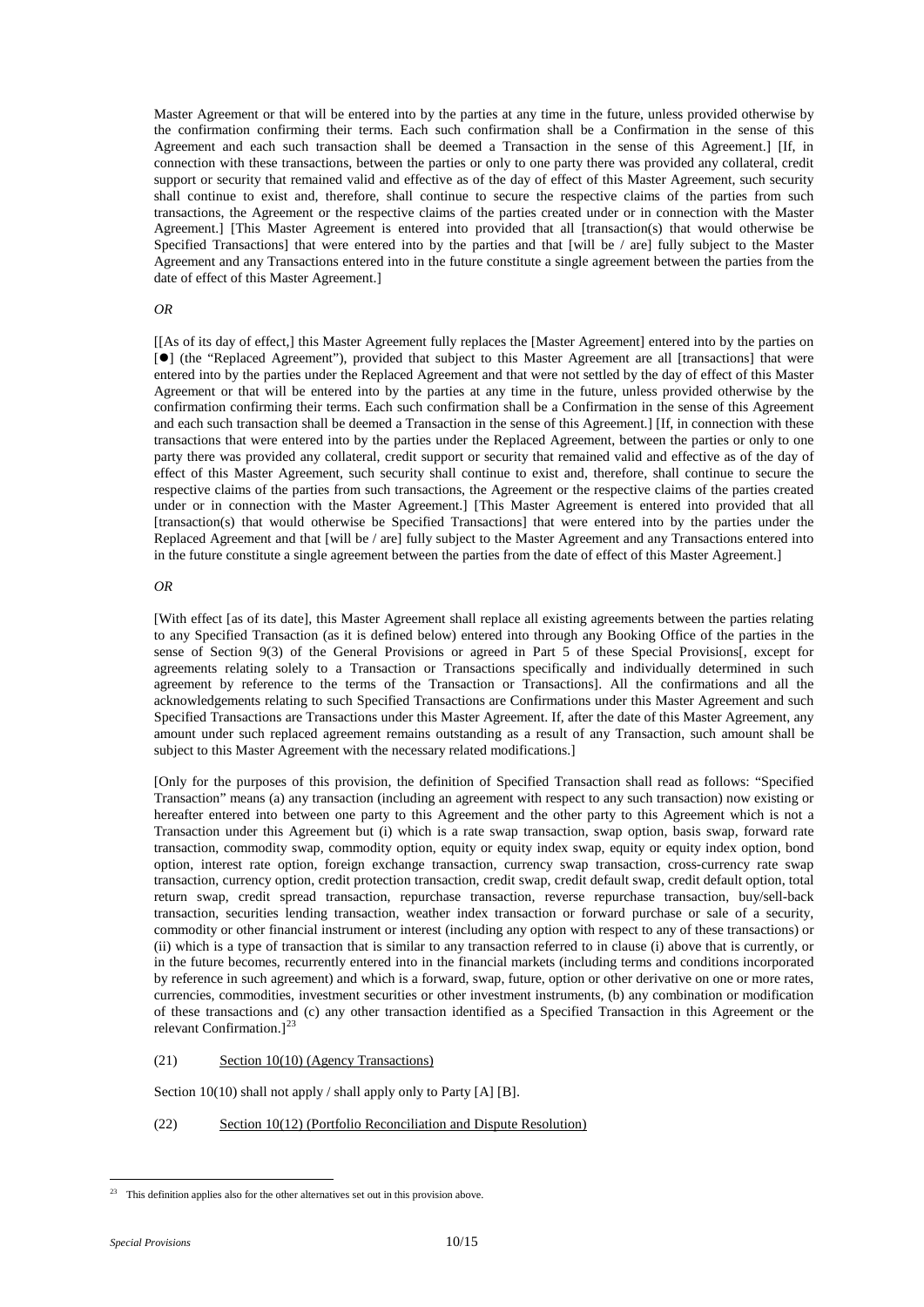- Party A is [Portfolio Data Sending Entity/Portfolio Data Receiving Entity] and the Portfolio Data shall be sent [insert form], unless a different manner is agreed by the parties.
- Party B is [Portfolio Data Sending Entity/Portfolio Data Receiving Entity] and the Portfolio Data shall be sent [insert form], unless a different manner is agreed by the parties.

[With respect to Section 10(12)(c), Party [A][B] appoints the following Affiliate as its agent:  $[ ] ]^{24}$  $[ ] ]^{24}$  $[ ] ]^{24}$ 

[For the purposes of Section 10(12)(c), [Party A] [and] [Party B] may use a third party service provider.]<sup>[25](#page-10-1)</sup>

[Sections 10(12) (Portfolio Reconciliation and Dispute Resolution) and 10(13) (Common Provisions) shall not apply.] $^{26}$  $^{26}$  $^{26}$ 

(23) Section 11(3) (Service of Process)

The Process Agent (Section 11(3)) is

- in relation to Party A: ...
- in relation to Party B: ...

### **II. Margin Maintenance Annex**

(1) Transactions and groups of Transactions covered

Net Exposure shall be calculated, and Margin transferred, in respect of the following Booking Offices and types of Transactions:

(i) [all Booking Offices in the aggregate]

[each Booking Office of Party  $A/B$ ]<sup>[27](#page-10-3)</sup>

[each pair of Booking Offices of Party A and Party B]<sup>[28](#page-10-4)</sup>

[other arrangement]

(ii) [the aggregate of all Repurchase Transactions, Securities Simple Loans and Derivative Transactions],

[the aggregate of all Repurchase Transactions, of all Securities Simple Loans and of all Derivative Transactions in each case separately],

[the aggregate of all Transactions relating to fixed income Securities, of all Transactions relating to equity Securities and of Derivative Transactions, in each case separately],

[each Transaction separately],

[other arrangement].

(2) Eligible Margin

Cash Margin: eligible currencies (other than the Base Currency):

| Aurrency      | Percentage      | --                  |                        |
|---------------|-----------------|---------------------|------------------------|
| . <b></b> . . | Valuation       | l ransferring party |                        |
|               | 10 <sub>0</sub> | m<br>Party<br>. .   | $\sim$<br>Party<br>. . |

Interest payable on Cash Margin:

Margin Securities:

<span id="page-10-0"></span><sup>&</sup>lt;sup>24</sup> Optional. If you wish to name an Affiliate as agent, please insert the full legal name here. You may, if you wish, also add contact details for the Affiliate.

<span id="page-10-2"></span><span id="page-10-1"></span><sup>&</sup>lt;sup>25</sup> Optional. If you wish to identify that you might, with the agreement of your counterparty, use a third party service provider, please retain this sentence in full. <sup>26</sup> It will be suitable to use this drafting when one of the parties is an entity to which EMIR does not apply (i.e. e.g. the Czech National Bank) or when EMIR, according to its Article 1(5), applies to it only partially in the extent of the reporting obligation under its Article 9. In such an event there will not be applied any

elections included in this item (20) above.

<span id="page-10-3"></span><sup>&</sup>lt;sup>27</sup> If one Party acts through more than one office.

<span id="page-10-4"></span><sup>&</sup>lt;sup>28</sup> If both parties act through more than one office.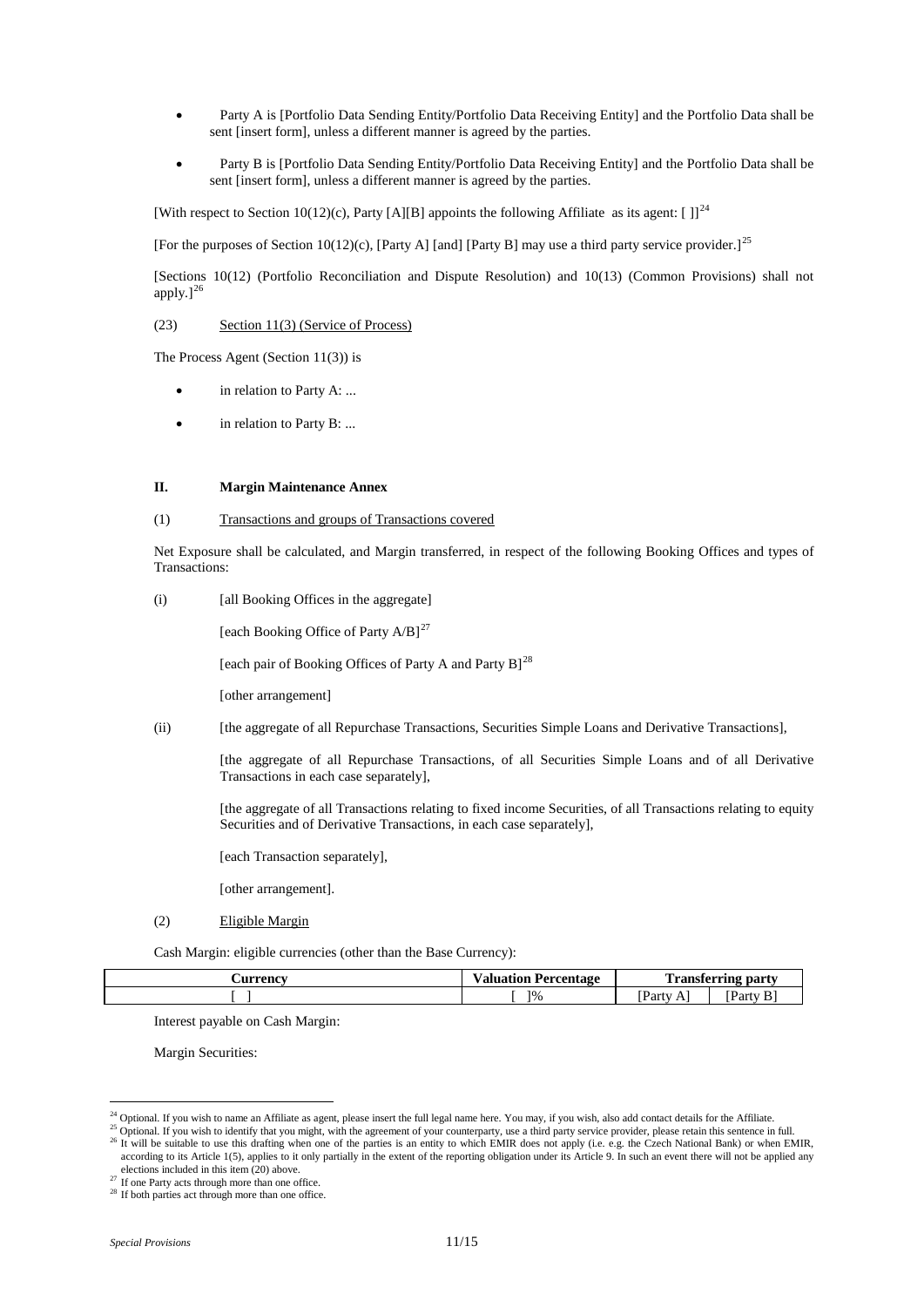|       | <b>Eligible Securities</b>                       | <b>Valuation Percentage</b>       |           | <b>Transferring party</b> |
|-------|--------------------------------------------------|-----------------------------------|-----------|---------------------------|
| (i)   | Negotiable debt obligations issued by the        | $\begin{bmatrix} \end{bmatrix}$ % | [Party A] | [Party B]                 |
|       | Government of [] having an original maturity at  |                                   |           |                           |
|       | issuance of not more than [one year]             |                                   |           |                           |
| (ii)  | Negotiable debt obligations issued by the        | $\lceil$ 1%                       | [Party A] | [Party B]                 |
|       | Government of [ ] having an original maturity at |                                   |           |                           |
|       | issuance of more than [one year] but not more    |                                   |           |                           |
|       | than 10 years                                    |                                   |           |                           |
| (iii) | Other:                                           |                                   | [Party A] | Party B1                  |

(3) "Valuation Agent" means: ...

# (4) Valuation Procedure

- (a) "Valuation Date" means each [Business Day/Monday...]
- (b) "Independent Amount" means
	- (i) an additional amount in favour of Party B (*Independent Amount* provided to Party B): …
	- (ii) an additional amount in favour of Party A (*Independent Amount* provided to Party A): …
- (c) "Exposure Threshold" means:
	- (i) in relation to the Net Exposure of Party A to Party B (Party B is the Margin Recipient): ...
	- (i) in relation to the Net Exposure of Party B to Party A (Party A is the Margin Recipient): ...
- (d) "Minimum Transfer Amount" means: ...
- (e) Rounding

"The amount of Monetary Margin that is required by any party (for delivery or return) shall be rounded to the closest integral multiple of ….. and transferred in the amount after rounding; if any such required amount of Monetary Margin is precisely a half of the respective integral multiple, the required amount of Monetary Margin shall be rounded up."

### [(f) Repurchase transactions

(i) In entering into a Repurchase Transaction, the parties may agree also the following values (unless agreed otherwise by the parties in entering into the Repurchase Transaction):

"Haircut" (also "Initial Haircut") expressed as a percentage, which shall be calculated as follows:

 $IH = (THN/KC - 1)$ 

where:

- IH is the Initial Haircut:
- THN is the Market Value of the Purchased Securities at the moment of entering into the Transaction (Repurchase Transaction);
- KC is the Purchase Price.

For the purposes of calculation of the Net Exposure, the Haircut shall be expressed solely as follows:

H= THN /KC

where:

- THN is the Market Value of the Purchased Securities at the moment of entering into the Transaction (Repurchase Transaction);
- KC is the Purchase Price.

"Trigger Haircut" expressed as a fraction agreed for the purposes of determination of the Exposure Threshold, provided the Exposure Threshold shall be calculated as follows: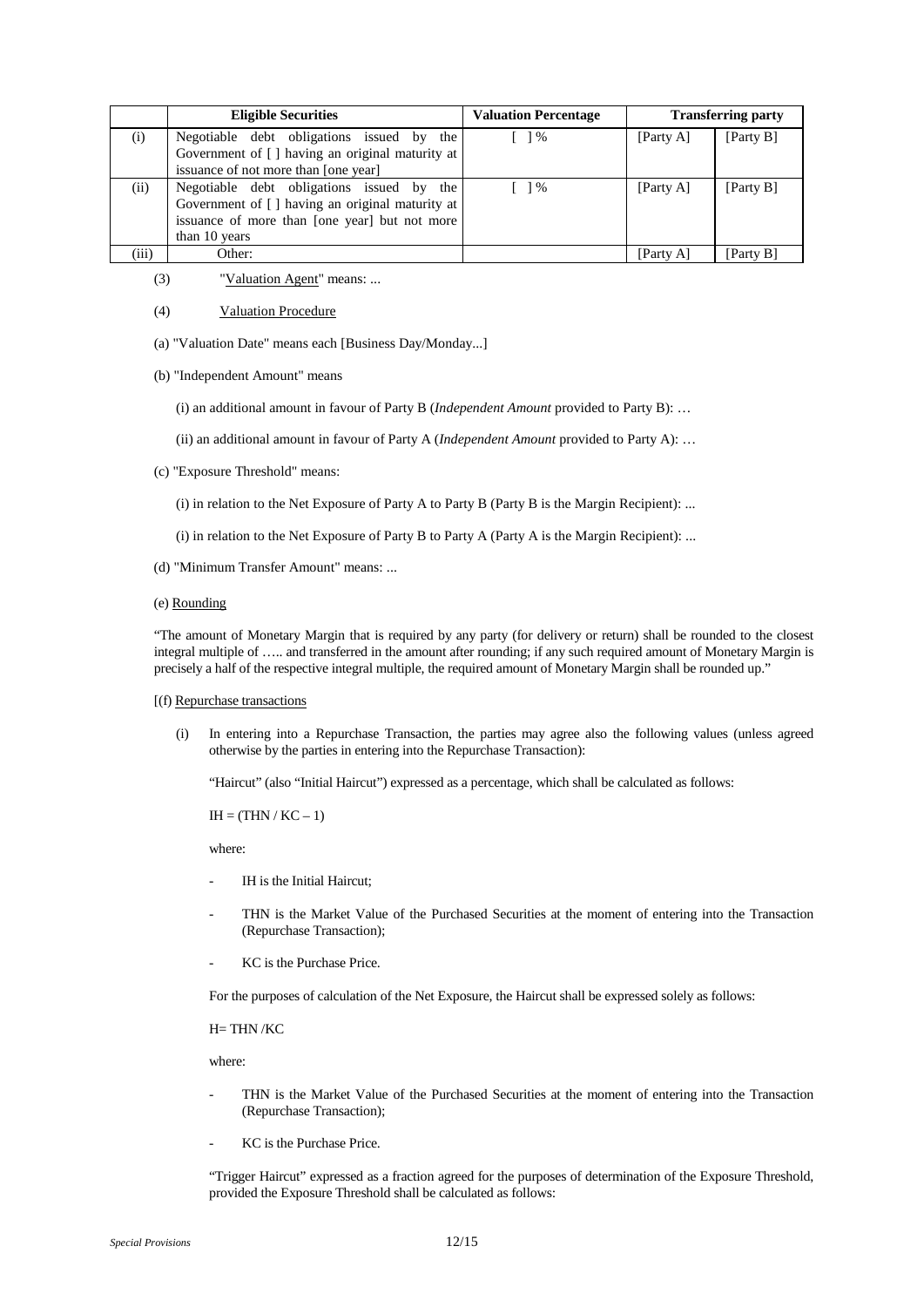$$
PA = THNO * \left[ \left( \frac{IH + 1}{TH + 1} \right) - 1 \right]
$$

where:

- PA is the Exposure Threshold;
- THNO is the aggregate of the Market Values of any Securities transferred to the Buyer in a Repurchase Transaction or under the Margin Maintenance Annex and the Market Values of any Monetary Margin transferred to the Buyer that have not been returned to the Seller, determined as at the Valuation Date;
- IH is the Initial Haircut;
- TH is the Trigger Haircut.
- (ii) Section 2(6) (Margin Thresholds) in relation to Repurchase Transactions reads as follows:

"Margin Thresholds. Except in the case of a return of Margin pursuant to subsection 7, a transfer of Margin will take place only if:

- (a) The Adjusted Net Exposure of the Margin Provider exceeds the threshold agreed in the way stipulated in these Special Provisions (the "Exposure Threshold") and, at the same time,
- (b) if the Market Value of the transferred Margin exceeds the minimum amount, if any, agreed for such transfer (the "Minimum Transfer Amount").

If the parties fail to agree on the Exposure Threshold (i.e. the parties fail to agree on the Trigger Haircut), it shall equal zero.

The Margin Provider must transfer to the Margin Recipient the Margin with the total Market Value of at least the Adjusted Net Exposure.

If the Margin is to be transferred by the Buyer, the Buyer will transfer to the Seller the Margin only to the extent to which the Adjusted Net Exposure is composed of the Margin transferred to the Buyer by the Valuation Date.".]

### (5) One-way Margin Maintenance Annex

The parties have agreed that in relation to Derivative Transactions, in all cases governed by the Margin Maintenance Annex, the Margin Provider shall mean only Party B and the Margin Recipient shall mean only Party A. For the avoidance of doubt, the parties declare that this Margin Maintenance Annex enables only one-way transfer of Margin from Party B to Party A, and in this way shall be interpreted also the other terms used in the Agreement.

### (6) Margin Transfer Deadline

The date by which transfers of Margin have to be effected pursuant to Section 2(2) of the Margin Maintenance Annex shall be...

### **III. Other Annexes**

### **Repurchase Annex**

- (1) Section  $2(7)(v)$  shall apply.
- (2) The Annex for Repurchase Transactions shall be supplemented by the following new Section 7:

"(7) The Seller shall, without undue delay, compensate the Buyer for all costs actually incurred to the Buyer in connection with the keeping of Securities on the Buyer's asset account and that were transferred to the Buyer by the Seller as Purchased Securities or Margin if:

- (a) such asset account of the Buyer is not kept with the following authorised custodians: Clearstream, Euroclear, Czech National Bank or Centrální depozitář cenných papírů, a.s.; or
- (b) the Buyer's asset account is kept with some of the authorised custodians stipulated in item (a) of this Clause and the costs are incurred in connection with the keeping of other Securities than bonds."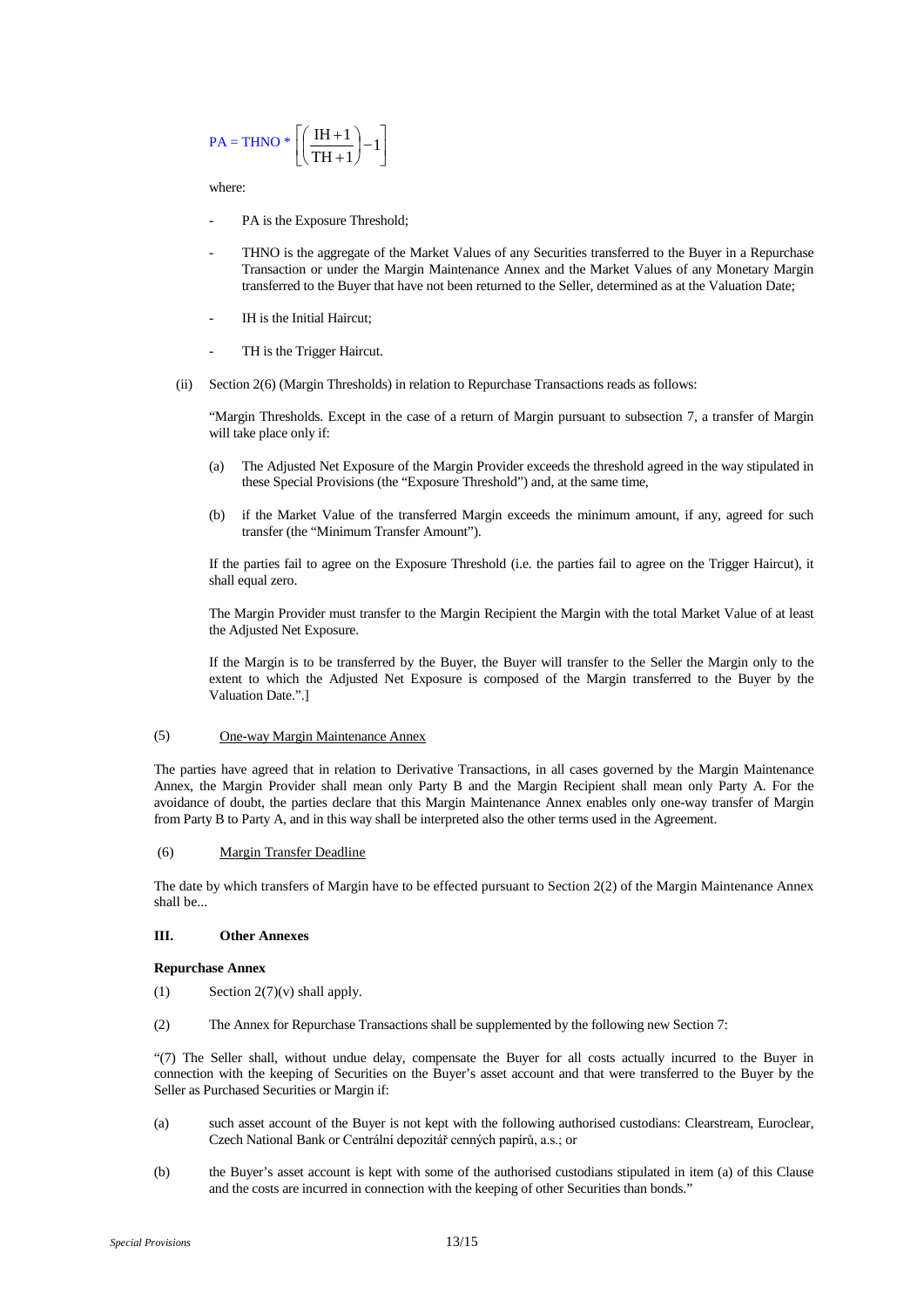# **Securities Simple Lending Annex**

Section  $2(6)(v)$  shall apply.

# **Derivatives Annex**

# Section  $1(2)(b)$

The provisions of Section 1(2)(b) of the Derivatives Annex shall not apply to foreign exchange transactions settling within two Business Days following the date/one Business Day following the date/on the same Business Day<sup>[29](#page-13-0)</sup> on which the transaction is concluded.

# Section  $1(2)(c)$

The provisions of Section 1(2)(c) of the Derivatives Annex shall apply to the following types of Derivative Transactions:

### types of Derivative Transactions

 $[$   $]$ .

Section 2

The Market Standard Documentation(s) set out below shall be incorporated into the terms of the following types of Derivative Transactions:

| Market Standard Documentation(s)  | types of Derivative Transactions |  |  |  |
|-----------------------------------|----------------------------------|--|--|--|
| $\begin{bmatrix} 1 \end{bmatrix}$ |                                  |  |  |  |

The terms in the Market Standard Documentation(s) which have been incorporated into the terms of a Derivative Transaction shall be construed in accordance with the following law(s) as set out below:

| <b>Market Standard Documentation(s)</b>                                   | law |         |  |  |  |
|---------------------------------------------------------------------------|-----|---------|--|--|--|
| 1                                                                         |     | $\cdot$ |  |  |  |
| <b>Supplement for EU Emissions Allowance Transactions</b>                 |     |         |  |  |  |
| Section 3, Definition "VAT Jurisdiction"                                  |     |         |  |  |  |
| VAT Jurisdiction in relation to Party A: [                                |     |         |  |  |  |
| VAT Jurisdiction in relation to Party B:                                  |     |         |  |  |  |
| Section 3, Definition "Delivering Party's Delivery Business Day Location" |     |         |  |  |  |
| Delivery Business Day Location for Delivering Party: [                    | 1   |         |  |  |  |
|                                                                           |     |         |  |  |  |
| Section 3, Definition "Receiving Party's Delivery Business Day Location"  |     |         |  |  |  |
| Delivery Business Day Location for Receiving Party:<br>$\sqrt{2}$         | 1   |         |  |  |  |
|                                                                           |     |         |  |  |  |
| Section 3, Definition "Specified Holding Account"                         |     |         |  |  |  |
| Specified Holding Account of Party A:                                     |     |         |  |  |  |
| Specified Holding Account of Party B:                                     |     |         |  |  |  |

# Section 6 (3), "Further consequences of a Settlement Disruption Event"

<span id="page-13-0"></span>Delete where not applicable  $29$